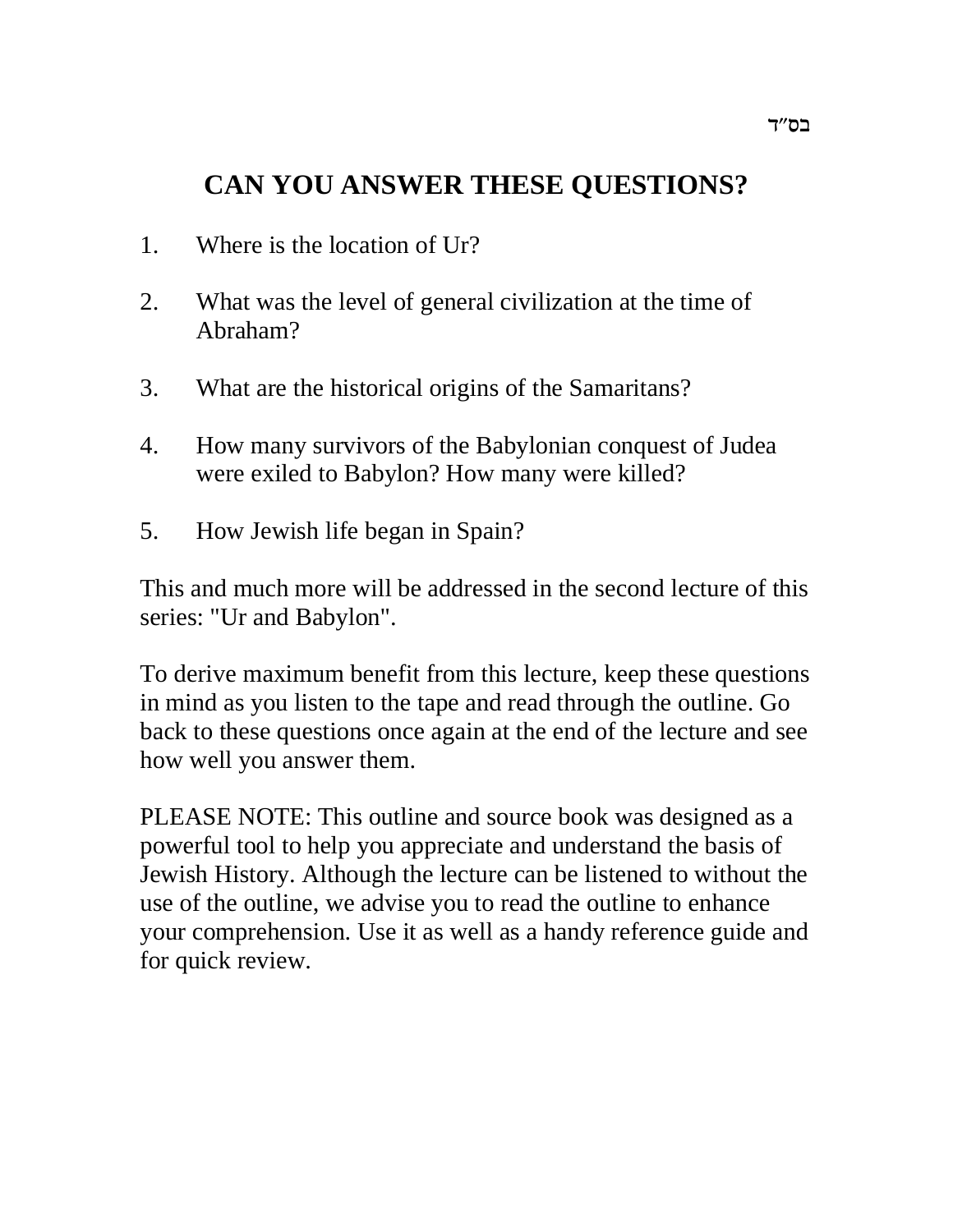#### THE EPIC OF THE ETERNAL PEOPLE Presented by Rabbi Shmuel Irons

#### Series I Lecture #2

#### UR AND BABYLON

#### I. Ur and Cutha

A.

ויקח תרח את אברהם ... ואת לוט ... ואת שרי ... ויצאו אתם מאור כשדים ... בראשית  $x$ לא $\cdot$ 

And Terach took Avram ... and Lot ... and Sarai ... and they went forth from Ur of the Chaldees ... **Beraishis 11:31**

#### B.

ויאמר ד' אל אברם לך לך מארצך וממולדתך ומבית אביך אל הארץ אשר אראך ... בראשית  $\mathbf{x}$ : $\mathbf{r}$   $\mathbf{x}$ 

And G-d said to Abraham, Get thee out of thy country, and from thy kindred, and from thy father's house, unto a land that I will show thee. **Beraishis 12:1**

C.

השם צוה לאברהם ועודנו באור כשדים שיעזוב ארצו. אבן עזרה שם

Hashem commanded Avraham while he was still in Ur Kasdim that he leave his land. **Ibn Ezra, Ibid.**

D. Archaeological Excavations of the city of Ur.

The city of Ur has been excavated recently and we now have a rather complete picture of the conditions prevailing there at the time. Ur was one of the most ancient cities. The name means "the city" (Hebrew "Ir"). It was a sacred city dedicated ...to the Moon-god. Countless other gods were worshipped, but the moon god was supreme. For his worship a quarter of the city was set aside. A mighty ziggurat went up in three stages, the lowest about 35 feet high, with the effect of a stepped pyramid. Three brick stairways led to the top of the first stage; from there more stairs led to the uppermost stage. It was a mountain of brickwork into which millions of bricks had gone and was called the "Hill of Heaven" or the Mountain of G-d. At the time of Abraham it was already very old. Hundreds of little public chapels, which must have played a great part in the life of the people, were spread over the city. Besides, nearly every house had a chapel for the household gods,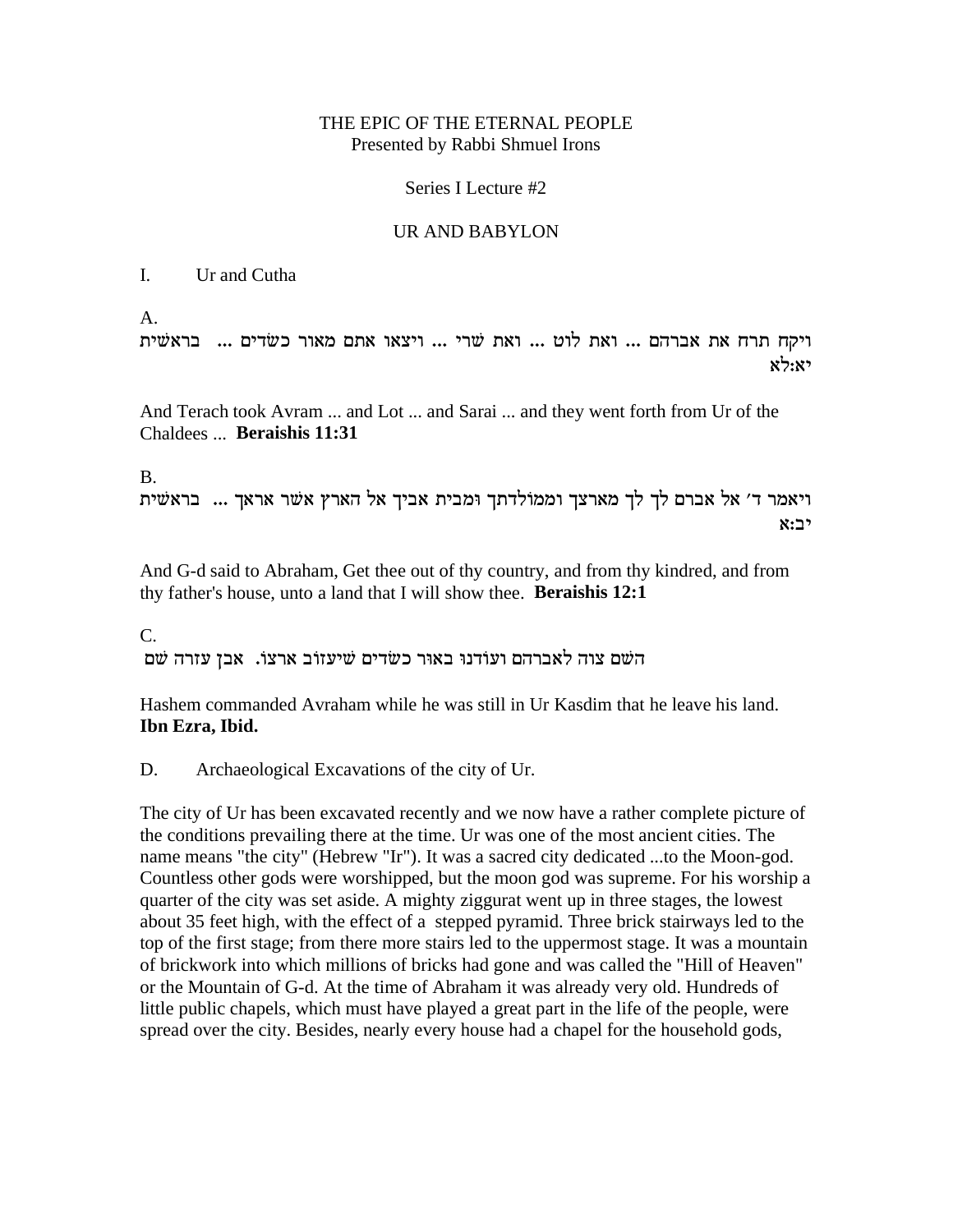containing an altar with clay terra-cotta reliefs of the gods. The religion of Ur was a polytheism of the grossest type. Written texts have preserved the names of about 5000 separate Sumerian gods or 5000 variant names of an indefinite number of Sumerian gods. Above those multiple petty gods was the city's lord and king, the Moon god, the patron who did not take care of the small needs of the people. These historical facts, tally very well with the tradition that Terach was a manufacturer of idols, which must have been a flourishing business at this time, when everyone worshipped his own idols in his own home.

General education was wide-spread. Though it cannot be supposed that everyone was able to read and write, a suprisingly large number could. Elementary schools were common throughout the town. The curriculum contained writing exercises, dictation, the reading of hymns, and arithmetic. The more advanced pupils worked at square and cube roots and exercises in practical geometry. **Universal Jewish History Vol.1 by Dr. Phillip Biberfeld. 1948 Pages 118-119**

2. A closer glimpse at the personal life of the family of Terah at Ur has become possible by the excavation of middle-class houses belonging to this particular period. The houses show comfort, even luxury.Two stories high, they contained thirteen or fourteen rooms arranged around a central court supplying light and air. Entering the house from the street, one came into a tiny lobby, with a drain in its floor where a visitor might wash his hands and feet. The lobby led into the central court into which opened the rooms of the first floor. There was a reception room for guests, a kitchen, a room for the servants, and the domestic chapel. On one side was a brick stair leading to the upper floor, and behind it a lavatory. On the upper floor were five rooms for the use of the family, all branching off from a wood gallery so that one could enter any room without passing through another. **Universal Jewish History Vol. 2 Pages 203-204**

3. Danish archaeologists, digging on Bahrein Island in the Persian Gulf, found there a flush toilet constructed by the Sumerians about 4000 years ago. **Universal Jewish History Vol. 2 Page 201 Note 5**

## E.

ע״י אביו מת (הרן) שקבל תרח על אברם בנו לפני נמרוד על שכתת את צלמיו והשליכו לכבשן האש והרן יוֹשׁב ואוֹמר בלבו אם אברם נוֹצח אני משלו וכשניצל אברם אמרוּ לוֹ להרן . משל מי אתה אמר להם משל אברם אני השליכהוּ לכבשן האש ונשרף וזהוּ אוּר כשׂדים ומנחם פי' אוּר בקעה וכן (ישׁעיה כד) באוּרים כבדוּ ד' וכן (שם יא) מאוּרת צפעוֹני כל חוּר ובקע עמוק קרוי אור. רש״י בראשית יא:כח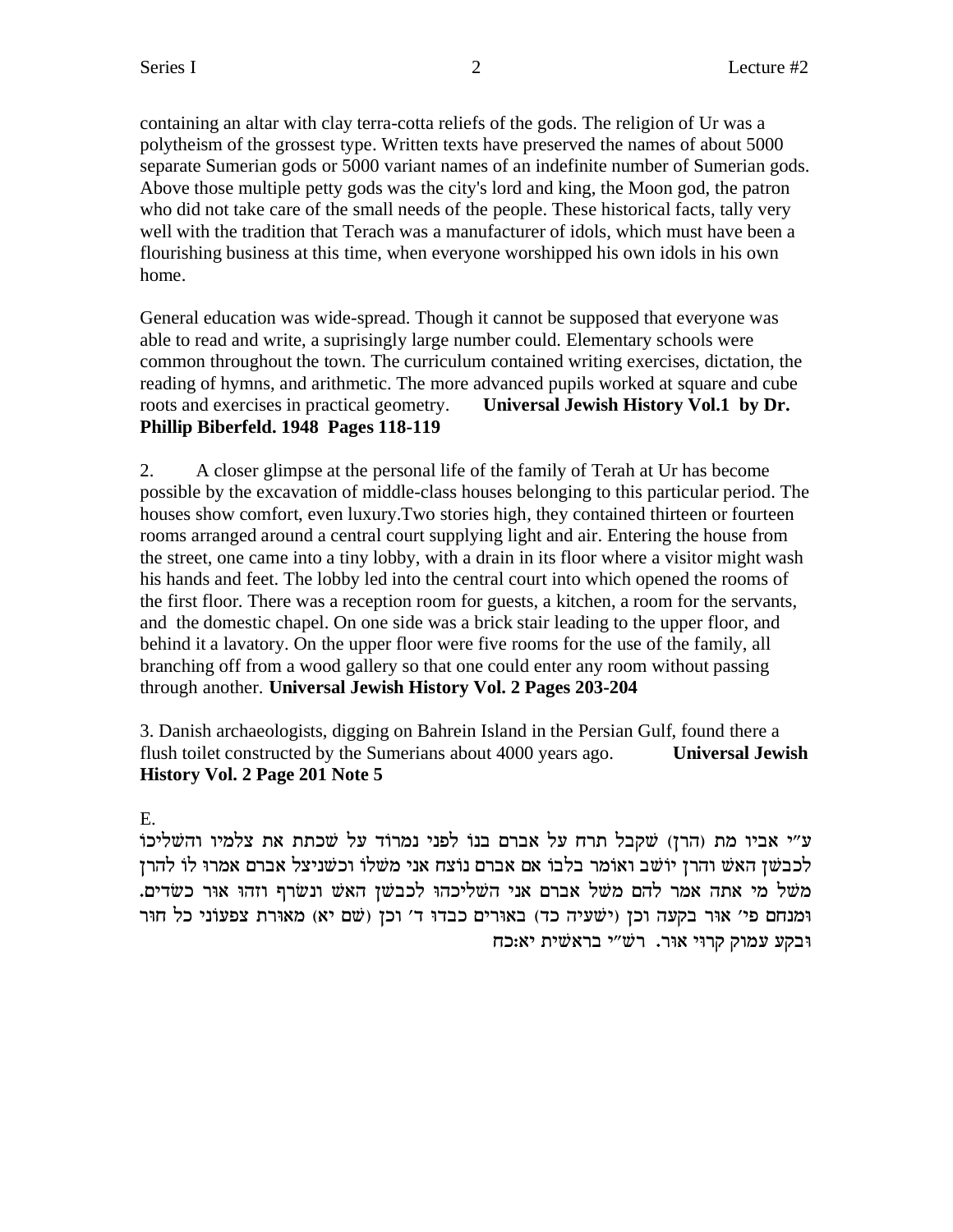Because of his father, Haran died. Terach complained about Avram, his son, to Nimrod because he had destroyed his idols whereupon he threw him inside a fiery furnace. And Haran sat and thought if Avram wins, I will be with him. Thus when Avram was saved, Haran was asked with whom are you. Whereupon, he answered, With Avram am I. Thereupon they thrust him inside the fiery furnace and he was burned. This is Ur Kasdim. And Menachem explains that the translation of the word Ur means valley as it says in Isaiah 24: In the valleys, they will glorify Hashem. Similarly, (ibid:11), On the hole of the asp. Any hole or deep valley is called Ur. **Rashi Beraishis 11:28** 

 $F_{\cdot}$ 

## אמר רב חנן בר רבא אמר רב עשׂר שׁנים נחבשׁ אברהם אבינוּ שׁלֹשׁ בכוּתא ושׁבע בקרדו. אמר רב חסדא עיברא זעירא דכוּתא זה אוּר כשׂדים. בבא בתרא צא.

Rav Chanan bar Rava said in the name of Rav, "Avraham Avinu was imprisoned for ten years, three in Cutha and seven in Kurdistan." Rav Chisda said that Ibra Zieira (an area adjacent to the city) of Cutha was Ur Kasdim. Bava Basra 91a

#### II. **Samaritans and Cutheans**

 $A<sub>1</sub>$ 

ויבא מלך אשור מבבל ומכותה ומעוא ומחמת וספרוים וישב בערי שמרוֹן תחת בני ישׂראל וירשו את שמרון וישבו בעריה. ויהי בתחלת שבתם שם לא יראו את ד' וישלח ד' בהם את האריות ויהיו הרגים בהם. ויאמרו למלך אשור לאמר הגוים אשר הגלית ותושב בערי שמרון לא ידעו את משפט אלקי הארץ וישלח בם את האריות והנם ממיתים אותם כאשר אינם ידעים את משפט אלקי הארץ. ויצו מלך אשור לאמר הליכוּ שמה אחד מהכהנים אשר הגליתם משם וילכו וישבו שם וירם את משפט אלקי הארץ. ויבא אחד מהכהנים אשר הגלו משמרון וישב בבית אל ויהי מורה אתם איך ייראוּ את ד׳. ויהיוּ עשׂים גוֹי גוֹי אלקיו ויניחוּ בבית הבמוֹת אשר עשו השמרנים גוי גוי בעריהם אשר הם ישבים שם...את ד׳ היו יראים ואת אלקיהם היו עבדים כמשפט הגוים אשר הגלו אתם משם. מלכים ב׳ יז:כד–לג

And the king of Assyria brought men from Babylon, and from Cuthah, and from Ava, and from Hamath, and from Sepharvaim, and placed them in the cities of Samaria instead of the children of Israel: and they possessed Samaria, and dwelt in the cities thereof. And so it was at the beginning of their dwelling there, that they feared not the Lord: therefore the Lord sent lions among them, which slew many of them. Wherefore they spake to the king of Assyria, saying, The nations which thou hast removed, and placed in the cities of Samaria, know not the manner of the G-d of the land: therefore he hath sent lions among them, and, behold, they slay them, because they know not the manner of the G-d of the land. Then the king of Assyria commanded, saying, Carry thither one of the priests whom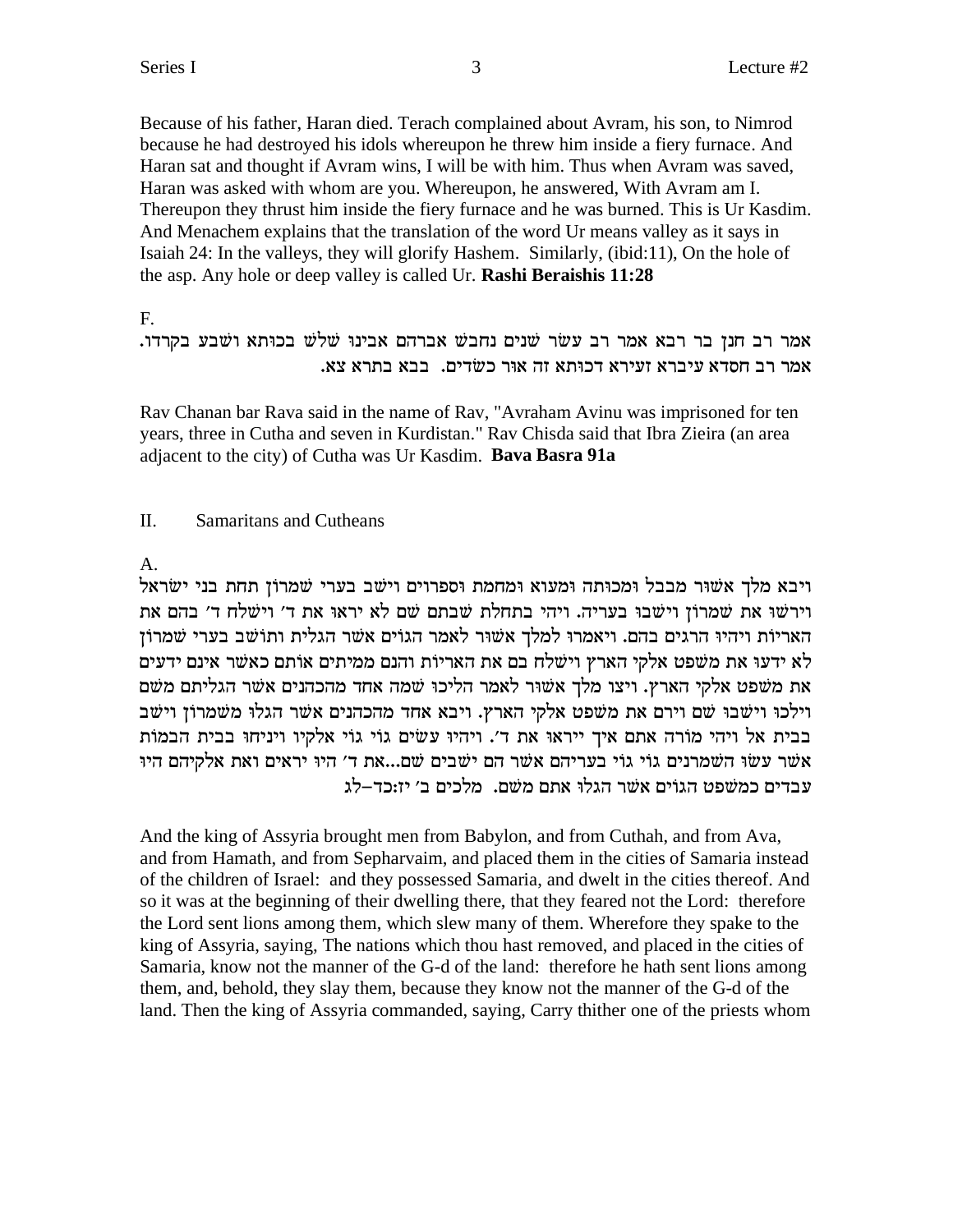ye carried away from thence; and let them go and dwell there, and let him teach them the manner of the G-d of the land. Then one of the priests whom they had carried away from Samaria came and dwelt in Beth-el, and taught them how they should fear the Lord. Howbeit every nation made gods of their own, and put them in the houses of the high places which the Samaritans had made, every nation in their cities wherein they dwelt....They feared the L-rd, and served their own gods, after the manner of the nations whence they had been carried away. Kings II 17:24-33

#### $B<sub>1</sub>$

הכוּתים לא היה נחשבים לגוֹי אלא מיתר חמשה גוֹים שנאמר (מלכים ב יז:כד) ויבא מלך מבבל מכותא וכו׳. וכשגלוּ ישׂראל ממקוֹמן משוֹמרוֹן שלח המלך את עבדיו והוֹשיב אוֹתם בשומרוֹן והקב״ה שלח בם את האריות והיוּ הוֹרגים בהם. שלחוּ ואמרוּ למלך בבל אדוֹננוּ המלך הארץ ששלחתנו עליה אינה מקבלת אותנו כי נשארנו מעט מהרבה. שלח המלך וקרא לכל זקני ישראל ואמר להם כל השנים האלו שהייתם בארצכם לא שכלה אתכם חית השדה ועכשיו אינה מקבלת אותם. אמרו לו דבר של עצה אולי ישיב אותם לארצם. אמרו לו אדוננו המלך הקב״ה אינה מקבל אותם בארצו . אמר להם תנו מכם שנים וילכו וילמדום ספר תורה ודבר המלך אין להשיב. וישלחו את רבי דוסתאי ורבי זכריה והיו מלמדין אותם ספר התורה בכתב נוטריקון ובוכין והגוים האלה היו הולכין בחוקות התורה ובחוקות אלהיהם שנאמר (שם) את ד' היו יראים ואת אלהיהם היו עובדים. וכשעלה זראל מבבל וזרובבל בן שאלתיאל ויהוֹשׁע בן יהוֹצדק והתחילוּ בוֹנים בהיכל ד׳ שׁנאמר (עזרא ה) באדין קמוּ זרוּבבל בר שאלתיאל וגוי ובאו עליהם השמרונים למלחמה ק״פ אלף וכי שמרונים היו והלא כותיים היו אלא על שם העיר שומרוֹן נקראוּ שמרוֹנים ועוֹד שבקשוּ להרוֹג את נחמיה שנאמר (נחמיה ו:ב) לכה וניעדה יחדיו בכפרים וגוֹי ועוֹד שׁבטלוּ מלֹאכת שמים שתי שנים והיה עד שנת היובל. מה עשה עזרא וזרובבל בן שאלתיאל ויהוֹשע בן יהוֹצדק קבצוּ את כל הקהל אל היכל ד' והביאוּ ג' מאות כהנים וג' מאות תנוֹקוֹת וג' מאוֹת שׁוֹפרוֹת וג' מאוֹת ספרי תוֹרה בידם והיו תוקעין והלוים משוררים ומזמרים ומנדין את הכותים. פרקי דרבי אליעזר פרק ל״ח

The Cutheans were not (originally) considered the only nation (living in Samaria) but only one of five nations as it is stated (Kings II 17:24) " Cutha, Bavel, etc." When Israel was exiled from their homeland the King sent for his subjects and settled them in Samaria. Hashem then sent a plague of lions that killed the populace. Thereupon they sent the following message to the King, "Our master the King, the land upon which you settled us is incapable of sustaining us. Relatively few of us are left from the original large group." The King then sent for the Elders of Israel and said unto them " All the years that you were on the land you never experienced such problems. Why then can't the land sustain the newcomers? The Elders carefully formulated a message that was designed to prompt the King to transfer the Cutheans back to their own land. "Our Master the King, the G-d of the land of Israel is not willing to accept these people in His territory."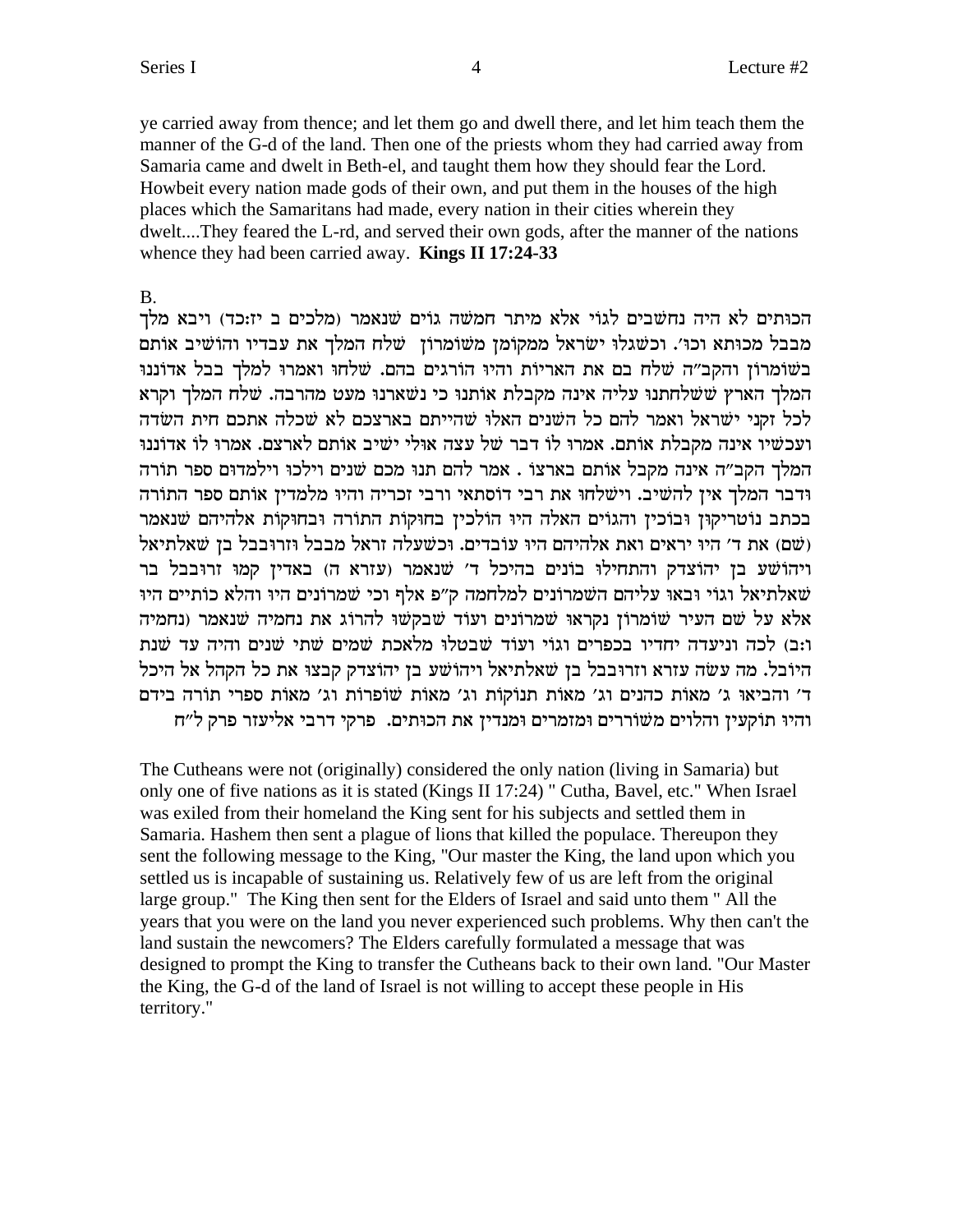The King replied: "Select two scholars that will teach these people the Sefer Torah." Realizing that they could not defy the edict of the King, they sent out Rabbi Dostoey and Rabbi Zachariah. The two Rabbis taught them the Torah in the common (Phoenician) script. But these people observed the laws of Torah while still worshipping their idols. **Pirkei D'Rabbi Eliezer Chapter 38**

C. At the beginning of my reign, in my first year, Samaria I besieged and I captured. 27,290 people from its midst I carried captive. 50 chariots I took there as an addition to my royal force. . . . I returned and made more than formerly to dwell. People from lands which my hands had captured I settled in the midst. My officers over them as governors I appointed. Tributes and taxes I imposed upon them after the Assyrian manner. **Records of King Sargon of Assyria, as quoted in Archaeology and the Bible by George Barton 1937**

D.

רבי מאיר גזר עליהם. מאי טעמא? אמר רב נחמן בר יצחק דמות יוֹנה מצאוּ להן בראשׁ הר גריזים שהיו עובדין אותו...רבי יצחק בן יוסף שדריה רבי אבהו לאתויי חמרא מבי כותאי אשכחיה ההוא סבא אמר לית כאן שומרי תורה הלך רבי יצחק וספר דברים לפני רבבי אבהו והלך רבי אבהוּ וספר דברים לפני רבי אמי ורבי אסי ולא זזוּ משם עד שעשאוּם עוֹבדי כוכבים גמורין. חולין ו.

Rabbi Meir issued a decree against the Cutheans. What was the reason? Rav Nachman Bar Yitzchok said it was because they had found a form of a dove that the Cutheans were worshipping on the top of Mt. Grizim... Rabbi Yitzchok ben Yosef was sent by Rabbi Abohu to bring wine from the territory of the Cutheans. There he found an old sage that told him, "the people here (Cutheans) do not really observe the Torah." Rabbi Yitzchak went back and related the incident to Rabbi Abahu. Rabbi Abahu in turn told over the story to Rabbi Ami and Rabbi Asi. They made an immediate concerted effort to confer upon the Cutheans the status of Gentiles. **Chulin 6a**

## E.

וכן רבי אלעזר אומר כותי לא ישא כותית מאי טעמא...לפי שאין בקיאים בדקדוקי מצות...לפי שאין בקיאין בתורת קידוּשׁין וגירוּשׁין. קדוּשׁין עה–עו

Rabbi Elazar (based on his previous opinion that a questionable mamzer cannot marry a questionable mamzerus) stated that Cutheans are not allowed to intermarry... What is the reason? Because they are not careful in the exact performance of mitzvos ... specifically as it relates to the Halachos of marriage and divorce. **Kidushin 75-76**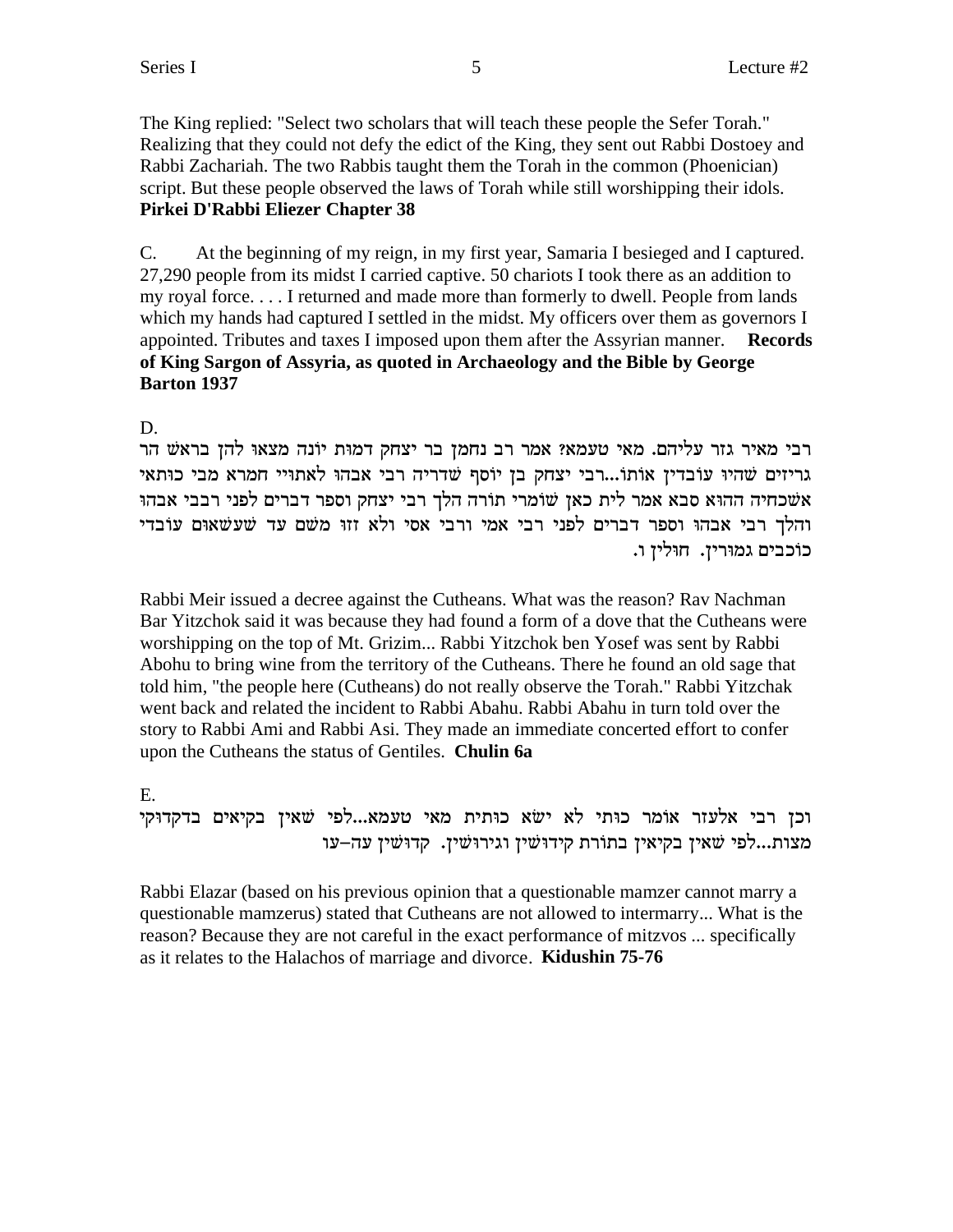F.

. הקראים אסור להתחתן בהם וכולם הם ספק ממזרים ואין מקבלים אותם אם רוצים לחזור. ו אבן העזר סימן ד:לז ברמ"א. ועיין ביאוּר הגר"א שציין שמקורו הגמרא קדוּשׁין הנ"ל

The Karaites are forbidden to intermarry with the Jewish community since they are all considered questionable mamzirim (due to non halachic divorces.) We should therefore not accept them even if they want to recant. **Even HaEzer 4:37 Rama. See Biur HaGra that states that the source of this halacha is the previous passage from Kidushin.**

## III. Exile to Bavel

A.

רבי חנינא אמר (שהגלם לבבל) שקרוב לשונם ללשון תורה. רבי יוחנן אמר מפני ששיגרן .<br>לבית אמן. משל למי שכעס על אשתו להיכן משגרה? לבית אמה. (אברהם מאור כשדים יצא. :רשׁ״י) פסחים פז

Rabbi Chanina said that the reason the Jews were exiled to Babylon was because the language (Aramaic) was similar to the language of the Torah. Rabbi Yochanon said it was because they were sent back to their mother's home. This is analagous to someone who was angry with his wife. Where is she sent to? Her mother's home. (Avraham left from Ur Casdim. Rashi) **Pesachim 87b**

B.

:bi אמר ריש לקיש אין הקב״ה מכה את ישראל אלא אם כן ברא להם רפואה תחילה. מגילה יג

Resh Lakish said, "Hashem does not smite the Jews unless He has already first created the remedy." **Megillah 13b**

C.

בשנת שלוֹש למלכוּת יהוֹיקים מלך יהוּדה בא נבוּכדנאצר מלך בבל ירוּשׁלם ויצר עליה. ויתן ד' בידו את יהויקים מלך יהודה ומקצת כלי בית האלקים ויביאם ארץ שנער בית אלקיו ואת הכלים הביא בית אוֹצר אלקיו. ויאמר המלך לאשׁפנז רב סריסיו להביא מבני ישׂראל וּמזרע המלוכה ומן הפרתמים. ילדים אשר אין בהם כל מאום וטובי מראה ומשכלים בכל חכמה .<br>וידעי דעת ומביני מדע ואשר כח בהם לעמד בהיכל המלך וללמדם ספר ולשון כשדים. דניאל א:א–ד

In the third year of the reign of Jehoiakim king of Judah came Nebuchadnezzar king of Babylon unto Jerusalem, and besieged it. And the Lord gave Jehoiakim king of Judah into his hand, with part of the vessels of the house of G-d: which he carried into the land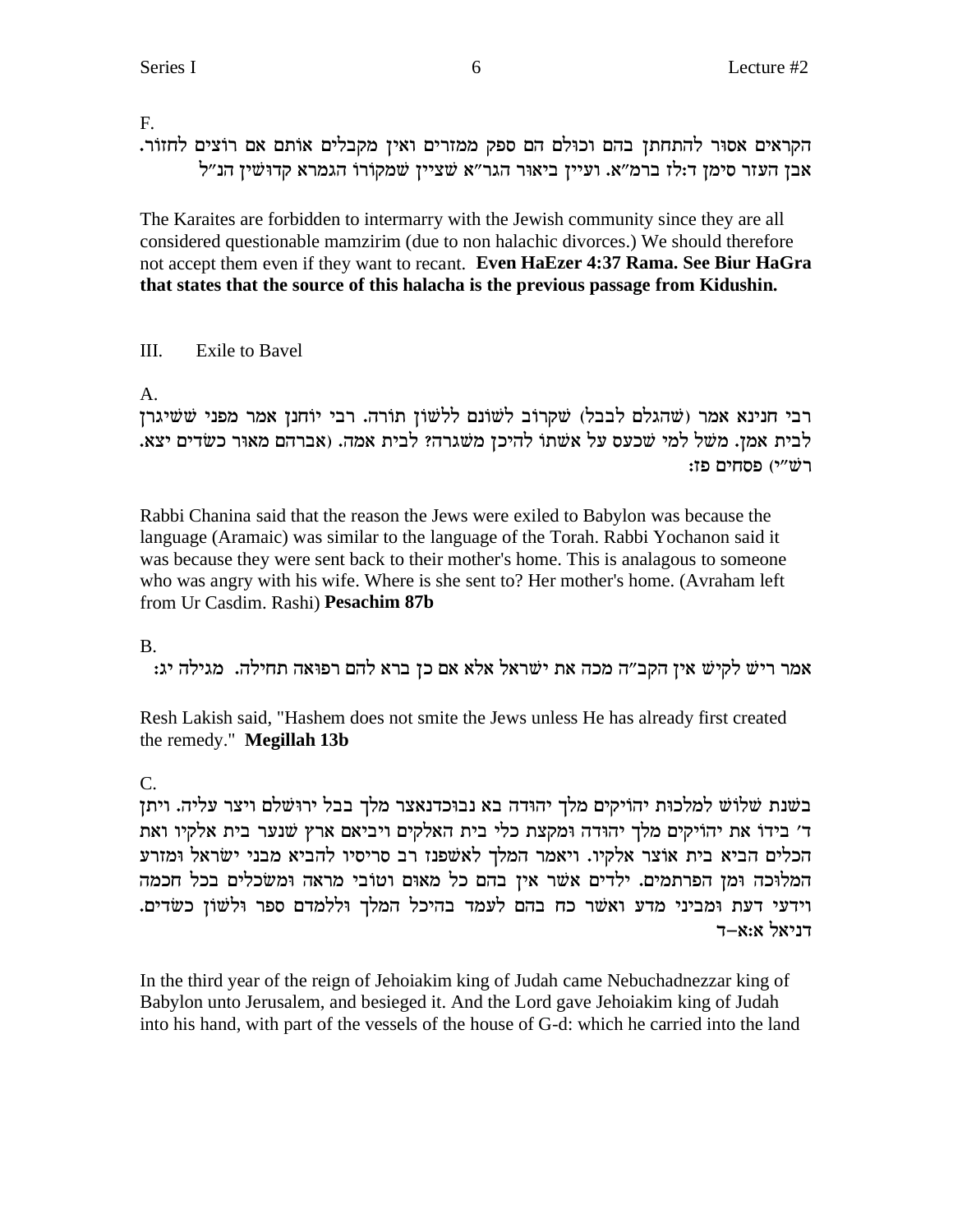of Shinar to the house of his g-d; and he brought the vessels into the treasure house of his g-d. And the king spake unto Ashpenaz the chief of his courtiers, that he should bring certain of the children of Israel, and of the king's seed, and of the nobles; Children in whom was no blemish, but well favoured, and skillful in all wisdom, and cunning in knowledge, and understanding science, and such as had ability in them to stand in the king's palace, and whom they might teach the learning and the tongue of the Chaldeans. **Daniel 1:1-4**

#### D.

וישכב יהויקים עם אבתיו וימלך יהויכין בנו תחתיו...ויגל את יהויכין בבלה ואת אם המלך ואת נשי המלך ואת סריסיו ואת אילי הארץ הוליך גולה מירוּשׁלם בבלה. ואת כל אנשי החיל שבעת אלפים והחרש והמסגר אלף הכל גבורים עוֹשׂי מלחמה ויביאם מלך בבל גוֹלה בבלה. fit וימלך מלך בבל את מתניה דדו תחתיו ויסב את שמו צדקיהו. מלכים ב' כד:ו,טו

So Jehoiakim slept with his fathers: and Jehoiachin his son reigned in his stead... and he carried Jehoichin to Babylon, and the king's mother, and the kings wives, and his officers, and the mighty of the land, those carried he into captivity from Jerusalem to Babylon. And all the men of might, even seven thousand, and craftsmen and smiths a thousand, all that were strong and apt for war, even them the king of Babylon brought captive to Babylon. And the king of Babylon made Mattaniah his father's brother king in his stead, and changed his name to Zedekiah. **Kings II 24:6,15-17**

## E.

ובחדש החמישי בשבעה לחדש היא שנת תשע עשרה שנה למלך נבכדנאצר מלך בבל בא נבוזראדן רב טבחים עבד מלך בבל ירוּשׁלים. וישׂרף את בית ד׳ ואת בית המלך ואת כל בתי ירושלם ואת כל בית גדול שרף באש. ואת חומות ירושלם סביב נתצו כל חיל כשדים אשר רב טבחים. ואת יתר העם הנשארים בעיר ואת הנפלים אשר נפלו על המלך בבל ואת יתר ההמוֹן הגלה נבוזראדן רב הטבחים. <sup>ו</sup>מדלת הארץ השאיר רב טבחים לכרמים ולגבים. מלכים ב׳ כה:ח–יב

And in the fifth month, on the seventh day of the month which is the nineteenth year of king Nebuchadnezzar king of Babylon, came Nebuzaradan, captain of the guard, a servant of the king of Babylon, unto Jerusalem. And he burnt the house of Hashem, and the king's house and all the houses of Jerusalem, and every great man's house burnt he with fire. And all the army of the Chaldeans, that were with the captain of the guard, broke down the walls of Jerusalem round about. Now the rest of the people that were left in the city, and the fugitives that fell away to the king of Babylon, with the remnant of the multitude, did Nebuzaradan the captain of the guard carry away. But the captain of the guard left of the poor of the land to be vinedressers and husbandmen. **Kings II 25:8-12**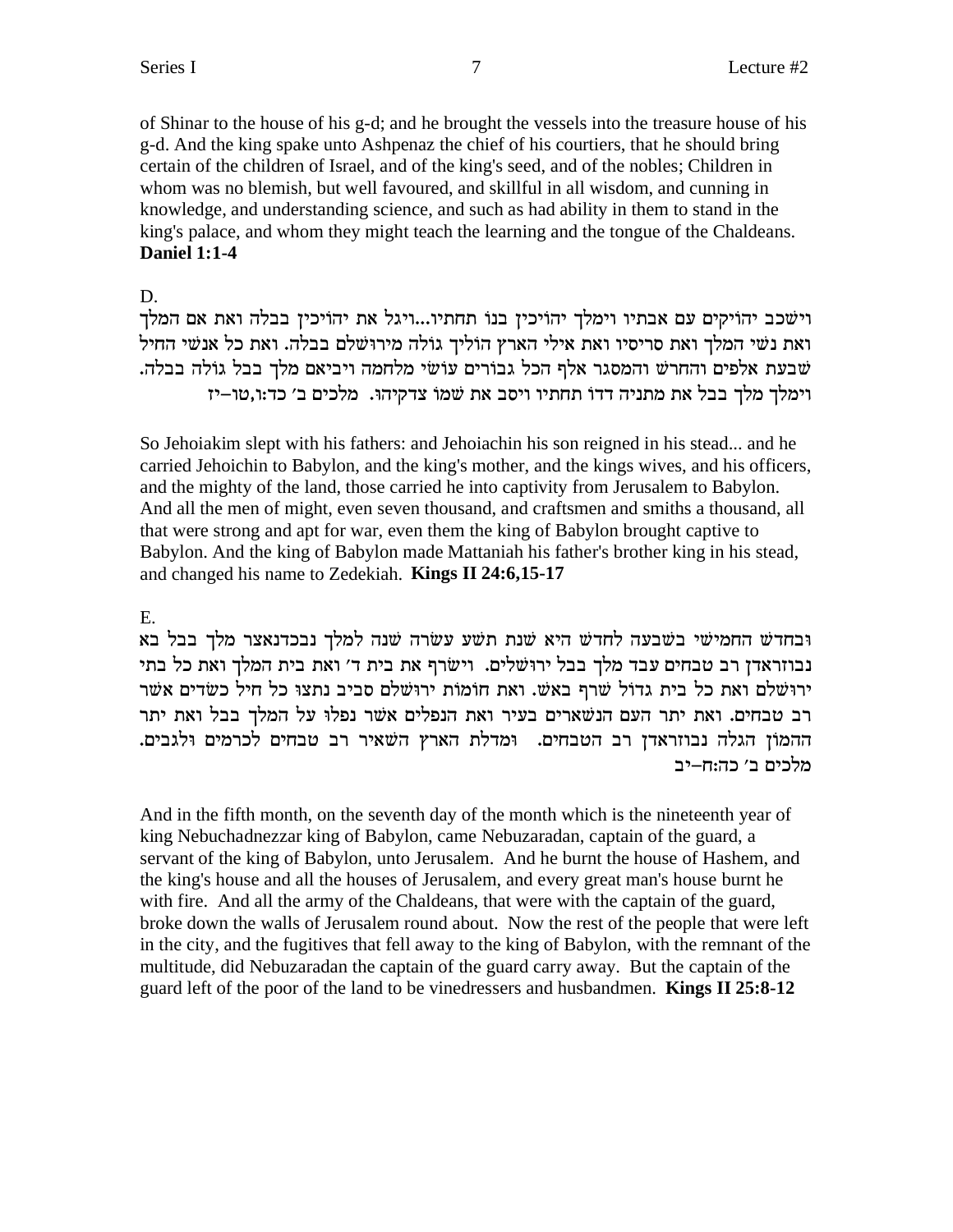F.

ויעל עליהם את מלך כשדיים ויהרג בחוריהם בחרב בבית מקדשם ולא חמל על בחור ובתולה זקן וישש הכל נתן בידו. וכל כלי בית האלקים הגדלים והקטנים ואצרות בית ד׳ ואוצרות המלך ושריו הכל הביא בבל. דברי הימים ב׳–לו:יז–יח

Therefore he brought upon them the king of the Chaldeans who slew their young men with the sword in the house of their sanctuary and had no compassion upon young man or maiden, old man, or aged: he gave them all into his hand. And all the vessels of the house of Hashem, great and small and the treasures of the house of Hashem, and the treasures of the king, and of his princes; all these he brought to Babylon. **Chronicles II**  $36:17-18$ 

## G.

זה העם אשר הגלה נבוכדראצר בשנת שבע יהודים שלשת אלפים ועשרים ושלשה. בשנת שמונה עשרה לנבוכדראצר מירושלם נפש שמנה מאות שלשים ושנים. ירמי׳ נב:כח–כט

This is the people whom Nebuchadrezzar carried away captive: in the seventh year three thousand Jews and three and twenty. In the eighteenth year of Nebuchadrezzar he carried away captive from Jerusalem eight hundred thirty and two persons. Jeremiah 52:28-29

## $H_{\odot}$

ויתן יוֹאב את מספר מפקד העם אל דויד ויהי כל ישׂראל אלף אלפים ומאה אלף איש שלף חרב ויהודה ארבע מאות ושבעים אלף איש שלף חרב. דברי הימים א׳ כא:ה

And Joab gave the sum of the number of the people unto David. And all they of Israel were a thousand thousand and an hundred thousand men that drew sword: and Judah was four hundred threescore and ten thousand men that drew sword. Chronicles I 21:5

## $\mathbf{L}$

צדקה עשה הקב"ה עם ישראל שהגלה גלות צדקיהו ועדיין גלות יכניה קיימת דכתיב ביה בגלות יכניה "החרש והמסגר אלף" חרש שבשעה שפותחין הכל נעשו כחרשין מסגר כיון שסוגרין שוב אינן פותחין וכמה אלף. גיטין פח.

Hashem treated the Jewish people generously in that He exiled the exile of King Zedekiah while the exile of King Jochoniah was still vibrant. As it is written "The Chorosh and the Masger a thousand." (Kings II 24) Chorosh refers to the scholars that cause all to be mute (chorosh) when they begin to expound on the Torah. Masger refers to those erudite scholars who, when at a loss to solve a Halachic problem, can find no superior to solve it for them. Gitin 88a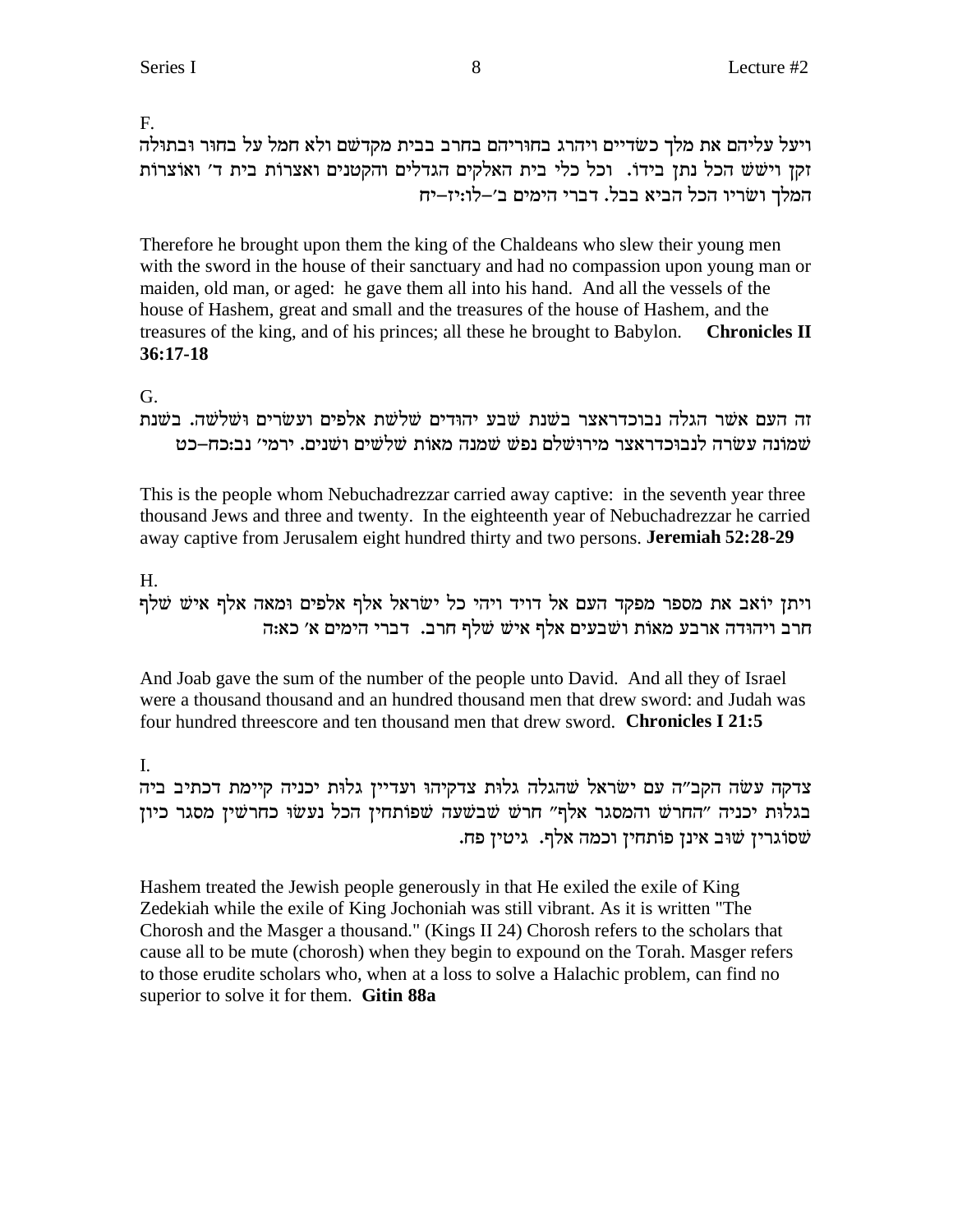#### J.

כן עשה נבוכדנצר היה מקבץ בכל יוֹם עניי ישׂראל שהביא בגוֹלה והיוּ צריכין מזוֹנוֹת ומפרנסם ואף דניאל כשהשיאו עצה לכך נתכוין שראה את ישראל בגולה מחזרין על הפתחים. סוטה כא. רש״י ד״ה הן תהוי

So did Nebuchadnezzar do. He gathered daily the Jewish poor that he had brought into exile and were in need of food and supplied them. This Daniel had in mind when he gave Nebuchadnezzer advice because he saw the exiles going door to door for food. **Sotah 21a Rashi (Hen Tihevei)**

## IV. Exile to Spain

A.

וגלת החל הזה לבני ישראל אשר כנענים עד צרפת וגלת ירוּשׁלם אשר בספרד ירשו את ערי הנגב. עבדיה כ

And the captivity of this host of the children of Israel under the Canaanites reaching until Tzarfas (France) and the captivity of Jerusalem, which is in Sepharad (Spain), shall possess the cities of the south. **Obadia 20**

B. The Story of the first settlement of Spain by Don Isaac Abarbanel.

## V. Jewish Martyrdom

A.

ויהי בהם (בין הגוֹלים) מבני יהוּדה דניאל חנניה מישׁאל ועזריה. וישׁב להם שׂר הסריסים f,שמות וישם לדניאל בלטשאצר ולחנניה שדרך ולמשאל מישך ולעזריה עבד נגו. דניאל א:ו,ז

Now among these (exiles) were of the children of Judah, Daniel, Hananiah, Mishael and Azariah. Unto whom the chief of the courtiers gave names: for he gave unto Daniel the name of Belteshazzar; and to Hananiah, of Shadrach; and to Mishael, of Meshach; and to Azariah, of Abednego. **Daniel 1:6,7.**

B.

נבוכדנצר מלכא עבד צלם די דהב רוּמה אמין שתין פתיה אמין שת אקימה בבקעת דוּרא במדינת בבל...וּמן די לא יפל ויסגד בה שׁעתא יתרמא לגוֹא אתוּן נוּרא יקדתא...כל קבל דנה בה זמנא קרבו גברין כשדאין ואכלו קרציהון די יהודיא...איתי גברין יהודאין די מנית יתהון על עבידת מדינת בבל שדרך מישך ועבד נגו גבריא אלך לא שמו עליך מלכא טעם לאלהיך לא פלחין ולצלם דהבא די הקימת לא סגדין.באדין נבוכדנצר ברגז וחמא אמר להיתיה לשדרך מישך ועבד נגו באדין גבריא אלך היתיו קדם מלכא...ענוֹ שדרך מישך ועבד נגוֹ ואמרין למלכא נבוכדנצר לא חשחין אנחנא על דנה פתגם להתבותך. הן איתי אלדנא די אנחנא פלחין יכל לשיזבותנא מן אתון נורא יקדתא ומן ידך מלכא ישזיבו . והן לא ידיע להוא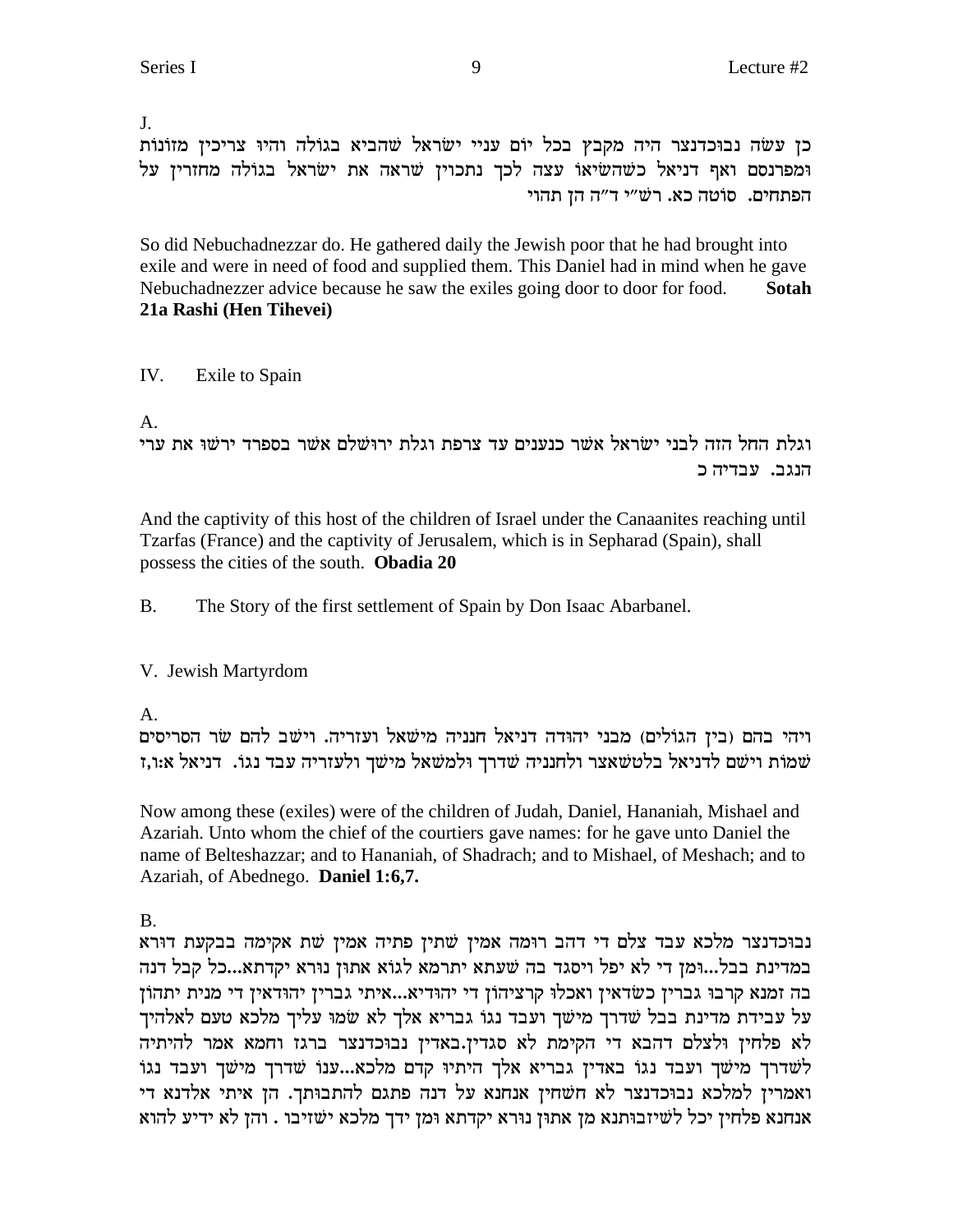לך מלכא די לאלהיך לא איתנא פלחין ולצלם דהבא די הקימת לא נסגד...וּלגברין גברי חיל די בחילה אמר לכפתה לשדרך מישך ועבד נגו למרמא לאתון נורא יקדתא...כל קבל דנה מן די מלת מלכא מחצפה ואתונא אזה יתירה גבריא אלך די הסקו לשדרך מישך ועבד נגו קטל המון שביבא די נורא.וגבריא אלך תלתהון שדרך מישך ועבד נגו נפלו לגוא אתון נורא יקדתא מכפתין...ענה ואמר הא אנה חזה גברין ארבעה שרין מהלכין בגוֹא נוּרא וחבל לא איתי בהון ורוה די רביעיא דמה לבר אלה–ין. באדין קרב נבוכדנצר לתרע אתון נורא יקדתא ענה ואמר שדרך מישך ועבד נגו עבדוהי די אלה–א עליא פוקו ואתו באדין נפקין שדרך מישׁך ועבד נגוֹ מז גוֹא נוּרא...ענה נבוּכדנצר ואמר בריך אלה–הוֹז די שׁדרך מישׁך ועבד נגוֹ די שלח מלאכה ושזיב לעבדוהי די התרחצו עלוהי ומלת מלכא שניו ויהבו גשמיהון די לא יפלחון ולא יסגדון לכל אלה להן לאלה-ה-וֹן. דניא-ל ג

Nebuchadnezzar the king made an image of gold, whose height was threescore cubits, and the breadth thereof six cubits: he set it up in the plain of Dura, in the province of Babylon...And whoso falleth not down and worshippeth shall the same hour be cast into the midst of a burning fiery furnace...Wherefore at that time certain Chaldeans came near and accused the Jews. There are certain Jews whom thou hast set over the affairs of the province of Babylon, Shadrach, Meshach, and Abed-nego: these men, O king, have not regarded thee: they serve not thy gods, nor worship the golden image which thou hast set up. Then Nebuchadnezzar in his rage and fury commanded to bring Shadrach, Meshach, and Abed-nego. Then they brought these men before the king...Shadrach, Meshach, and Abed-nego, answered and said to the king, O Nebuchadnezzar, we have no need to answer thee in this matter. Behold our G-d whom we serve is able to deliver us from the burning fiery furnace, and he will deliver us out of thine hand, O king. But if not, be it known unto thee O king, that we will not serve thy gods, nor worship the golden image which thou hast set up... And he commanded the most mighty men that were in his army to bind Shadrach, Meshach, and Abed-nego, and to cast them into the burning fiery furnace. ...Therefore because the king's commandment was urgent, and the furnace exceedingly hot, the flame of the fire slew those men that took up Shadrach, Meshach, and Abed-nego...And these three men, Shadrach, Meshach, and Abed-nego, fell down bound into the midst of the burning fiery furnace....He answered and said Lo, I see four men loose, walking in the midst of the fire and they have no hurt; and the form of the fourth is like an angel. Then Nebuchadnezzar came near to the door of the burning fiery furnace, and spake, and said, Shadrach, Meshach, and Abed-nego, ye servants of the Most High G-d, come forth and come hither. Then Shadrach, Meshach, and Abed-nego, came forth of the midst of the fire. Then Nebuchadnezzar spake and said, Blessed be the G--d of Shadrach, Meshach, and Abed-nego, who hath sent his angel and delivered his servants that trusted in him, and have changed the king's word, and yielded their bodies that they might not serve nor worship any god, except their own G-d. **Daniel 3**